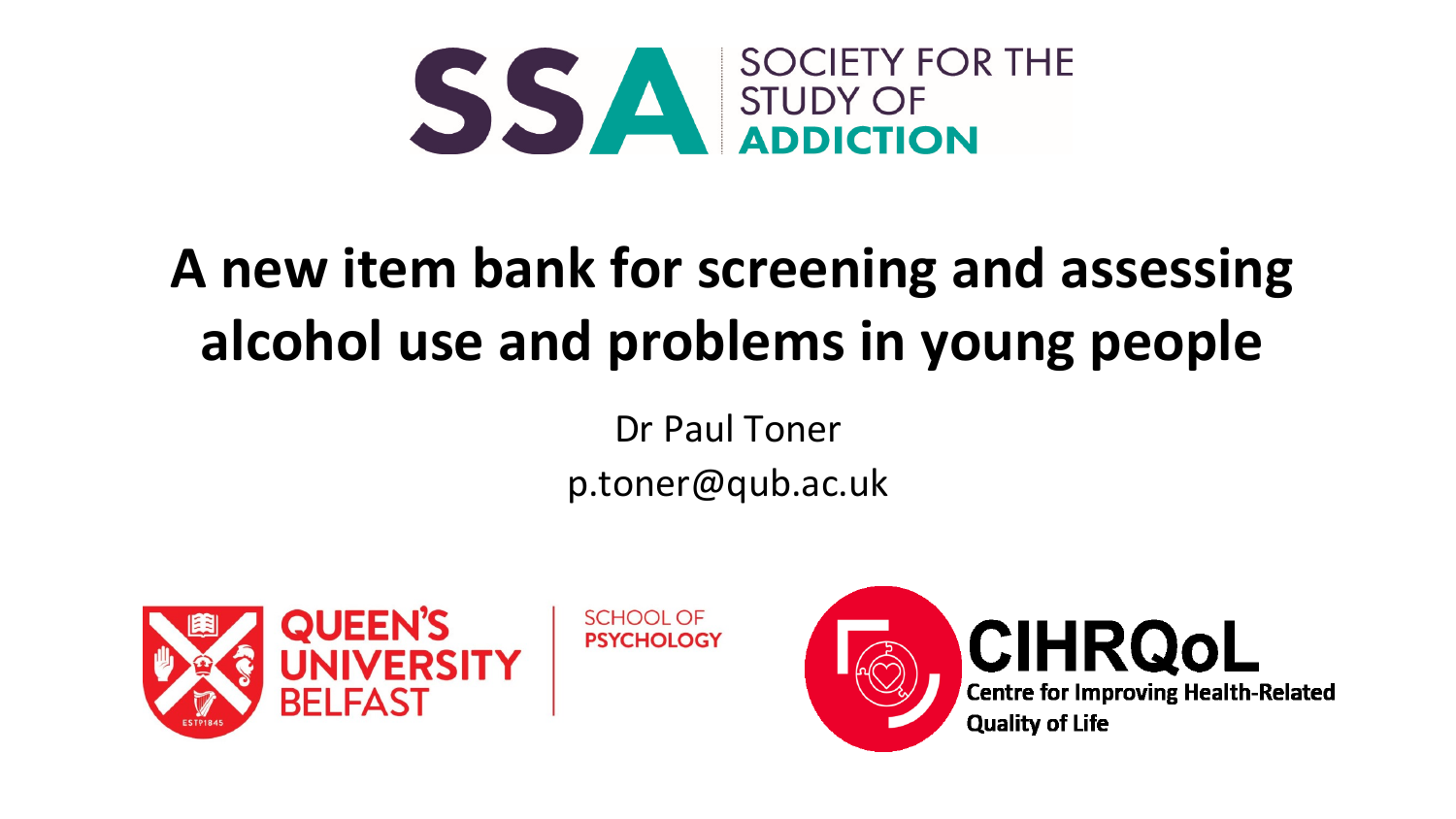# **Why needed?**

• Expert guidance (NICE, 2010) and recent international reviews have highlighted the pressing need for a reliable and valid, age appropriate alcohol screener for young people.

• NICE public health guidance 24 states under recommendations for research:

"Which screening tool should be considered as the 'gold standard' for assessing the drinking behaviour of those under the age of 18?" (p.43)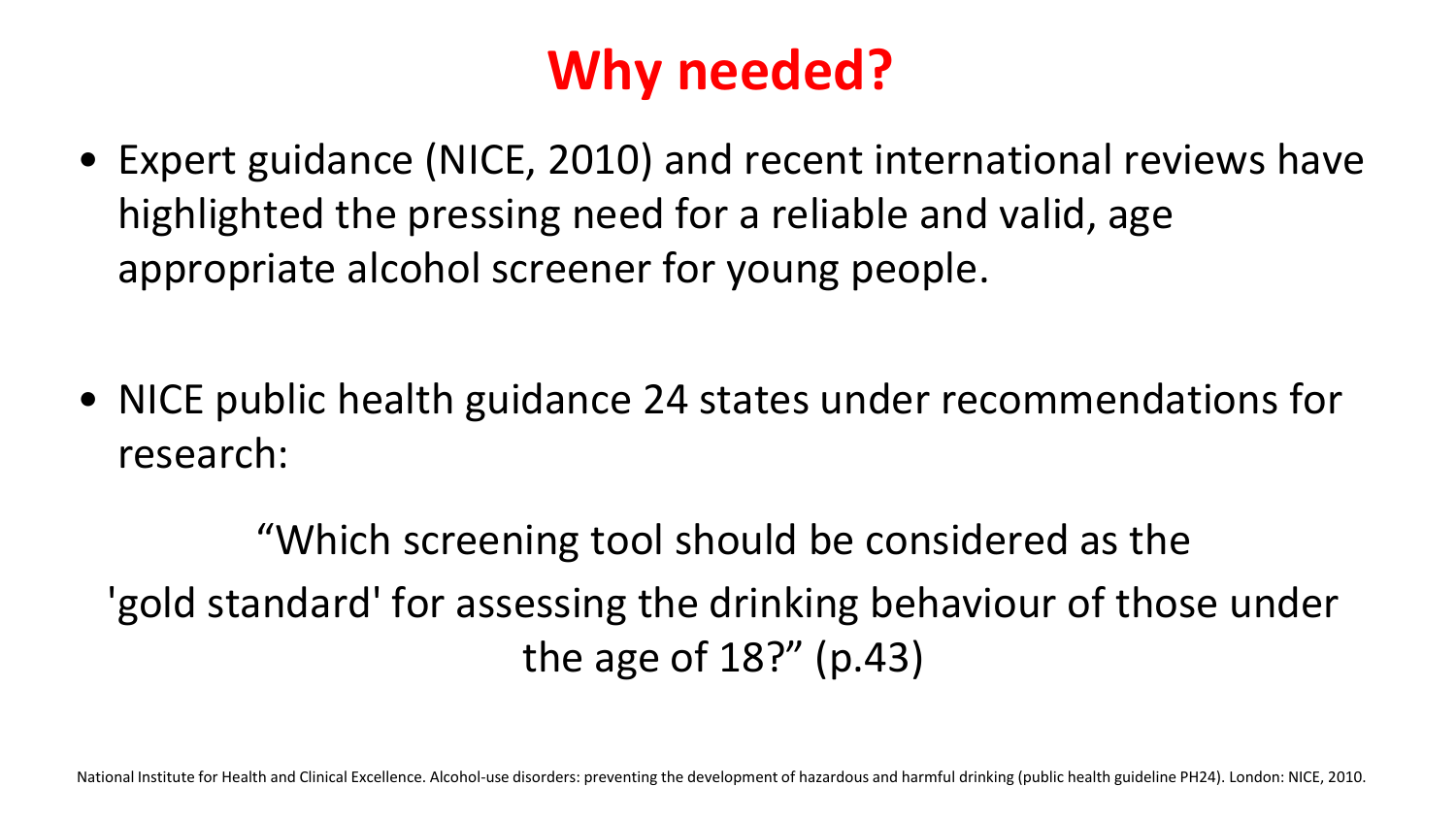## **Programme Aim**

- To develop psychometrically validated alcohol criterion measures for young people aged 15 to 17.
- Stage 1: Systematic Review
- Stage 2: Instrument Development
- Stage 3: Instrument Testing
- Stage 4: Instrument Roll out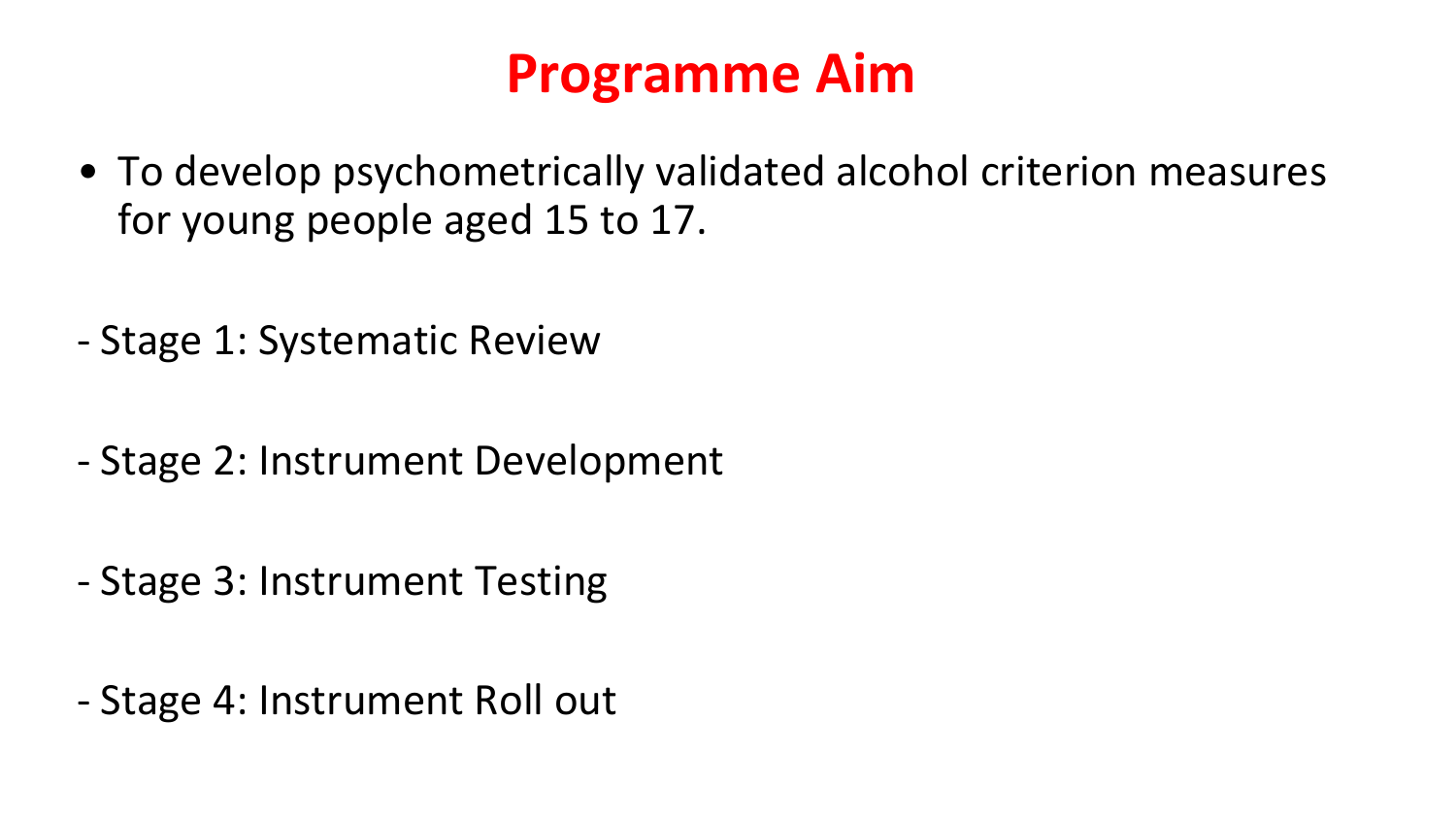# **Stage 1: Systematic Review**

• Systematic review to evaluate the validity of available instruments for screening and assessing alcohol consumption or problems in young people aged 24 and under.

• Highlight the best performing measures for screening and assessment based on psychometric properties and validation studies supporting their use.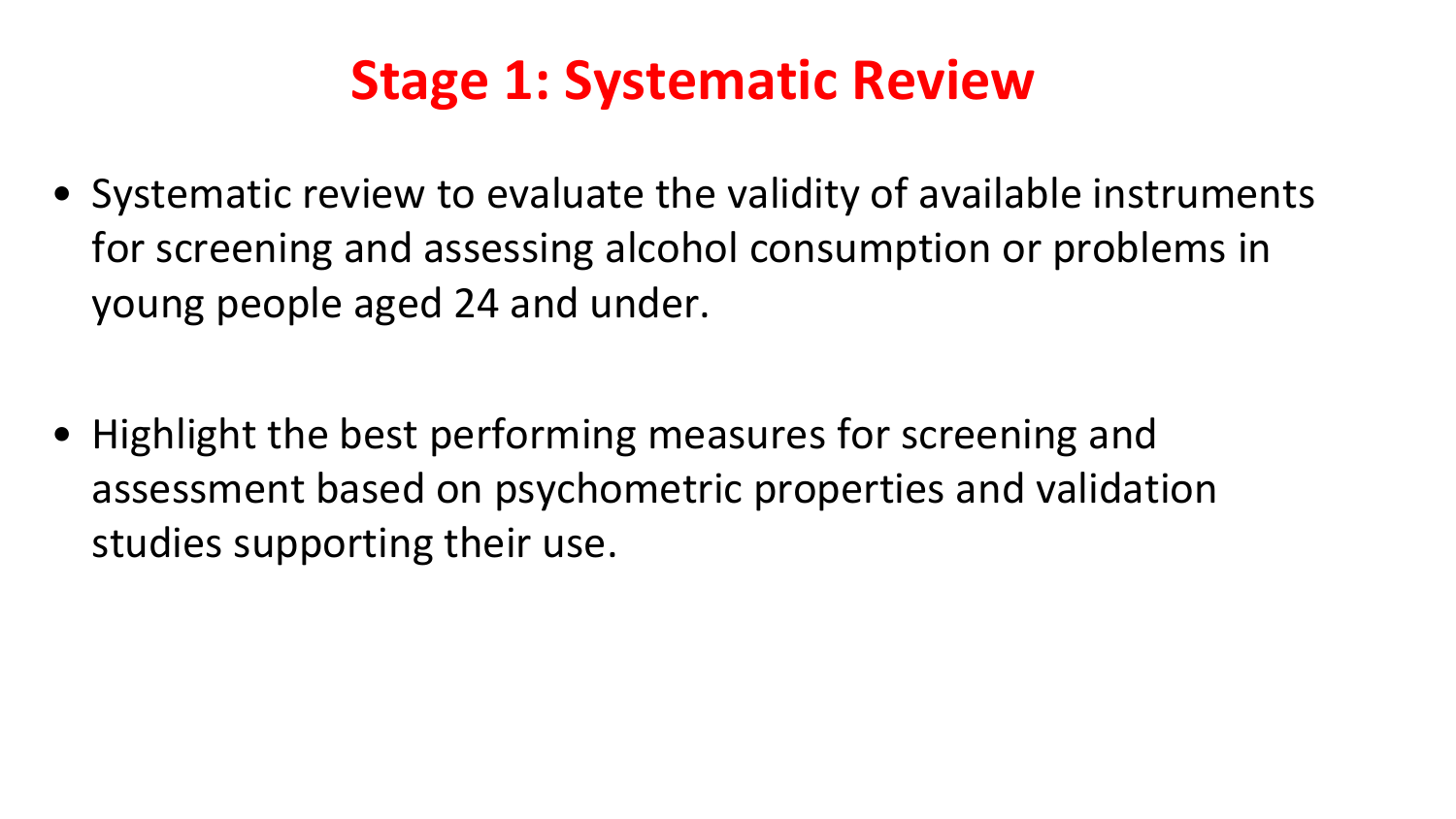# **Quality Assessment**

- Only studies meeting those thresholds are assessed for quality using modified:
- A QUality Assessment tool for Diagnostic Accuracy Studies (QUADAS-2).
- COnsensus-based Standards for the selection of health Measurement INstruments (COSMIN).



Paul Toner,<sup>1</sup> Jan R Böhnke,<sup>2</sup> Jim McCambridge<sup>1</sup>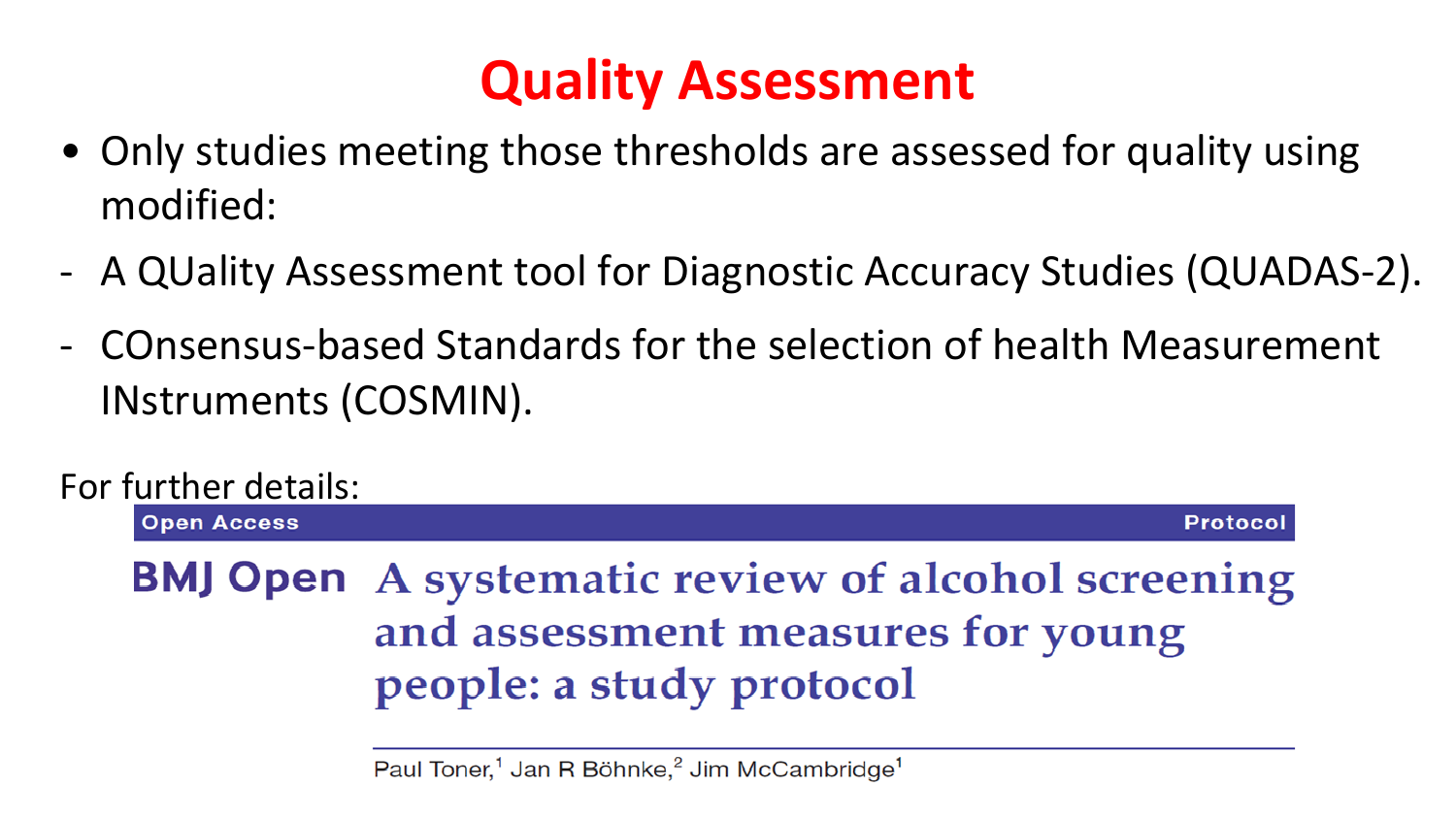#### **Screening Instruments**

| <b>Screening</b><br>Instruments | <b>Reports /</b><br><b>Studies</b> | <b>Average</b><br><b>Sensitivity</b> | <b>Average</b><br><b>Specificity</b> | <b>Average</b><br><b>COSMIN</b> | <b>Average</b><br><b>Reliability</b> |
|---------------------------------|------------------------------------|--------------------------------------|--------------------------------------|---------------------------------|--------------------------------------|
| <b>Alcohol Frequency</b>        | 3/18                               | 1.00                                 | .84                                  | 2.00<br>$(SD = 0)$              | $n=0$                                |
| Alcohol Quantity                | 2/10                               | .96                                  | .91                                  | 2.00<br>$(SD = 0)$              | $n=0$                                |
| AUDIT: Items 1-10               | 9/10                               | .83                                  | .70 <sub>1</sub>                     | 1.94<br>$(SD = .19)$            | .80<br>$n = 6$                       |
| AUDIT-C: Items 1-3              | 5/10                               | .83                                  | .70                                  | 2.00<br>$(SD = 0)$              | .92<br>$n=4$                         |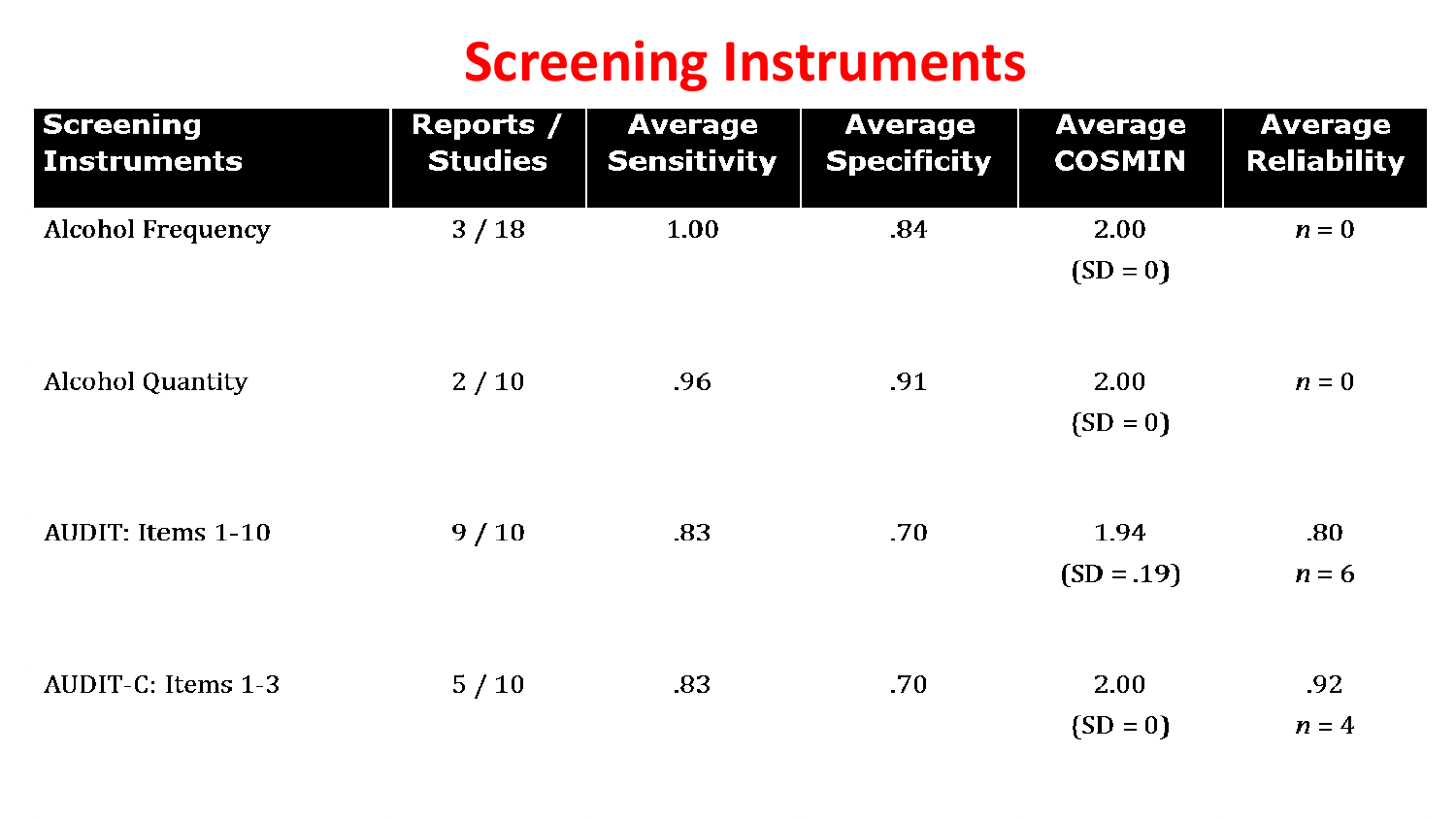## **Diagnostic Benchmark**

- Based on the sample of selected studies, new screening instruments should reach **a minimal sensitivity of .95 and minimal specificity of .74.**
- **Minimal sensitivity is reduced to .86** with the removal of Chung et al., 2012.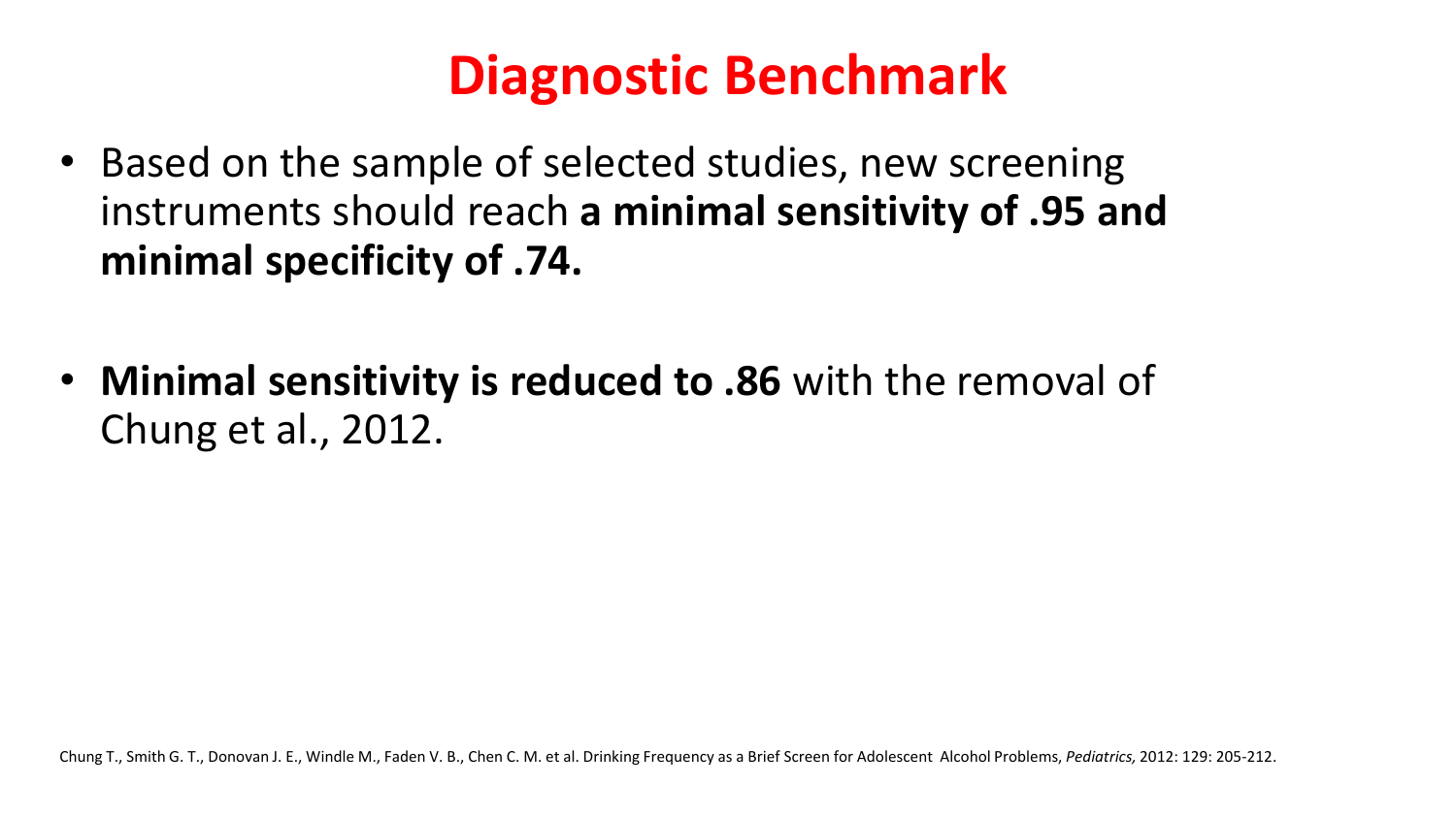#### **Assessment Instruments**

| <b>Assessment Instruments</b>                                                      | <b>Validation Studies</b><br>(under thresholds) | <b>Reference tests</b><br>(for studies under<br>thresholds)    | <b>Validation Studies</b><br>(over thresholds) | <b>Reference tests</b><br>(for studies over<br>thresholds) |
|------------------------------------------------------------------------------------|-------------------------------------------------|----------------------------------------------------------------|------------------------------------------------|------------------------------------------------------------|
| <b>Young Adult Alcohol</b><br><b>Consequences Questionnaire</b><br>(YAACQ)         | $\bf{0}$                                        |                                                                | 4                                              | 1 RAPI; (1 AUDIT;<br>1 YAAPST; 1 YAAPST-D<br>same report)  |
| <b>Brief Young Adult Alcohol</b><br><b>Consequences Questionnaire</b><br>(B-YAACQ) | 3                                               | 1 DDQ-R; 1 TLFB; 1<br>YAACQ* Validated by<br>parent instrument | 4                                              | 2 AUDIT; 1 AUDIT-PC;<br>1 RAPI                             |
| <b>Rutgers Alcohol Problem Index</b><br>(RAPI)                                     | 5.                                              | 1 DSM; 3 DDQ; 1 DDQ-R                                          | $\overline{2}$                                 | 1 DSM; 1 AUDIT                                             |
| The Academic Role Expectations<br>and Alcohol Scale (AREAS)                        | 0                                               |                                                                | $\overline{2}$                                 | 1 AUDIT; 1 AUDIT-C                                         |
| The Alcohol Problems Scale<br>(APS)                                                | $\mathbf{1}$                                    | 1 AUDIT-C                                                      | 1                                              | 1 AUDIT                                                    |
| <b>Alcohol Misuse Items</b>                                                        | 0                                               |                                                                | 1                                              | 1 AUDIT                                                    |
| <b>College Alcohol Problems Scale</b><br>(CAPS)                                    | 0                                               |                                                                | 1                                              | 1 DSM                                                      |
| Leeds Dependence<br>Questionnaire (LDQ)                                            | 0                                               |                                                                | 1                                              | 1 AUDIT                                                    |
| The Severity of Dependence<br>Scale (SDS)                                          | 0                                               |                                                                | 1                                              | 1 AUDIT                                                    |
| Young Adult Alcohol Problems<br><b>Screening Test (YAAPST)</b>                     | 0                                               |                                                                | 1                                              | 1 DSM                                                      |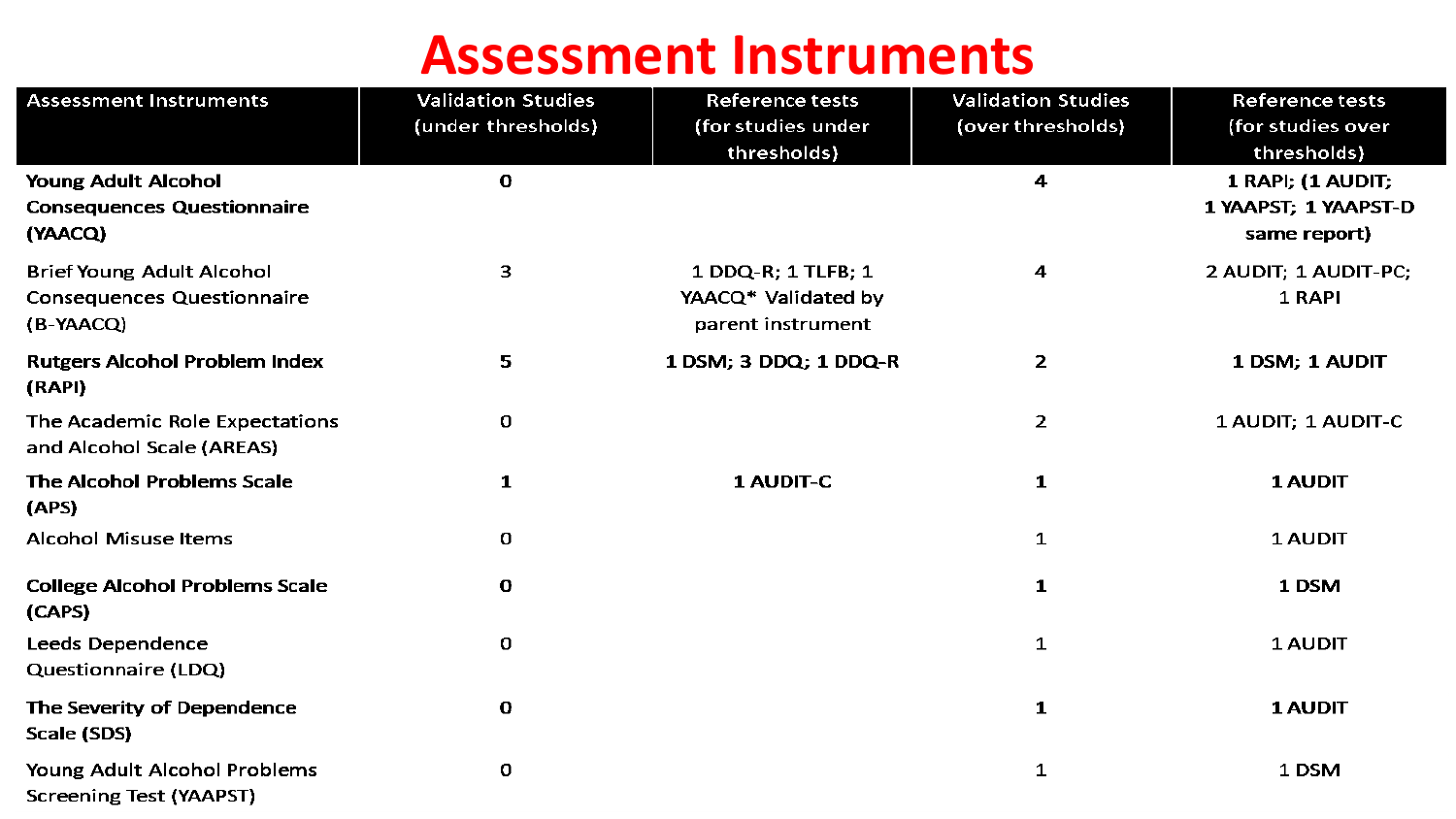#### **Assessment Benchmark**

• Based on the sample of selected studies (the aggregated reliability was .81 – 95% CI 0.78, 0.83), new assessment instruments should reach **a minimal reliability of .78.** 

For further details:



Drug and Alcohol Dependence Volume 202, 1 September 2019, Pages 39-49



Alcohol screening and assessment measures for young people: A systematic review and meta-analysis of validation studies

Paul Toner<sup>a, b</sup> &  $\boxtimes$ , Jan R. Böhnke<sup>a, c</sup>  $\boxtimes$ , Phil Andersen<sup>a</sup>  $\boxtimes$ , Jim McCambridge<sup>a</sup>  $\boxtimes$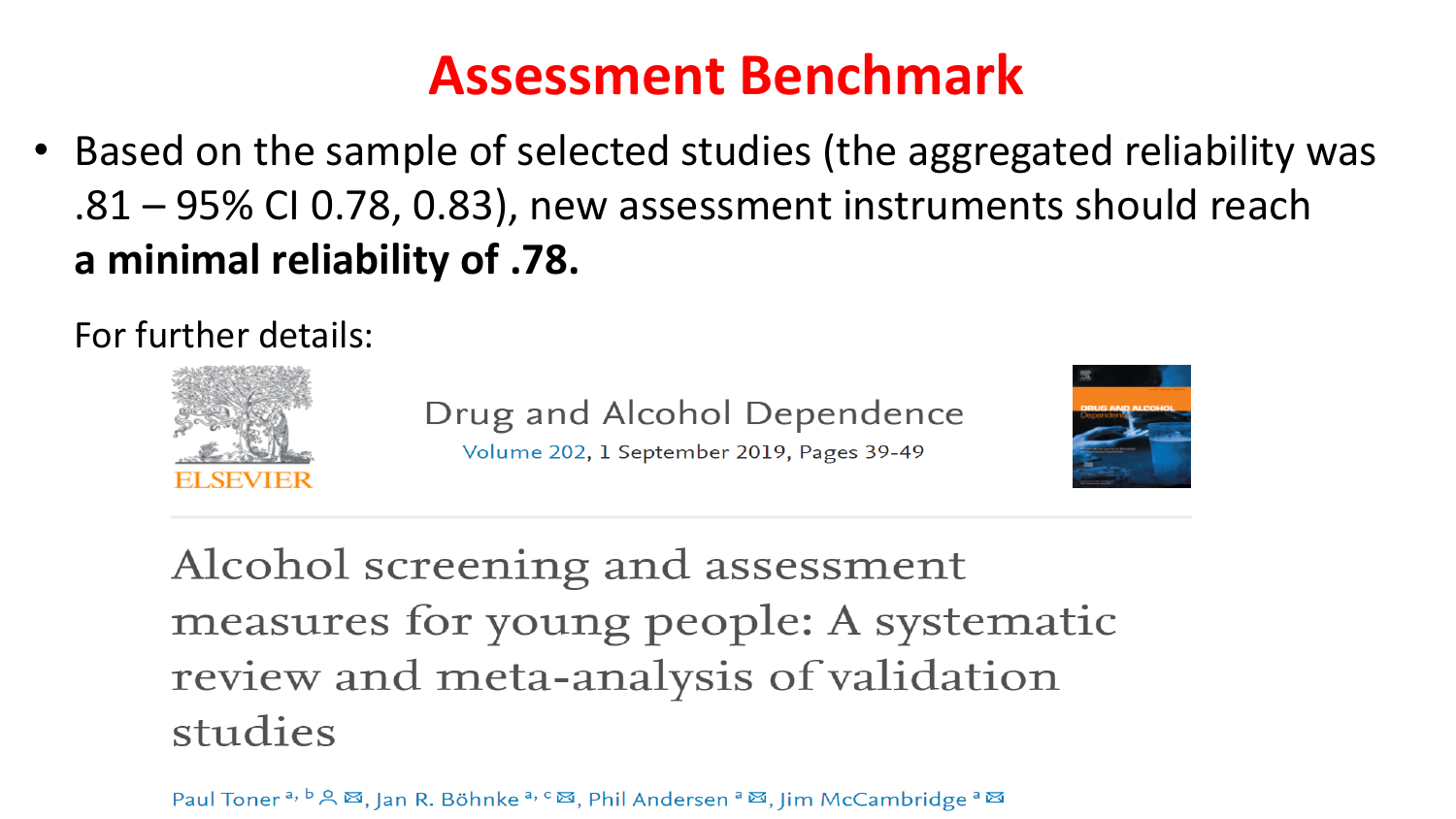## **Stage 2: Development**

• Item pool - Index tests which surpassed quality thresholds in multiple validation studies were selected.

- Candidate items were extracted from these index tests with the following exceptions:
- Duplicate item content;
- Items demonstrating: low item-to-total correlations ( $r < .30$ ), low factor/component loadings (h < .30), or items that have been shown to reduce scale reliability;
- Items showing differential item functioning in relation to age, gender and ethnicity;
- Level of item endorsement (above 0.9 or below 0.1) and relevance to a youth population/UK context.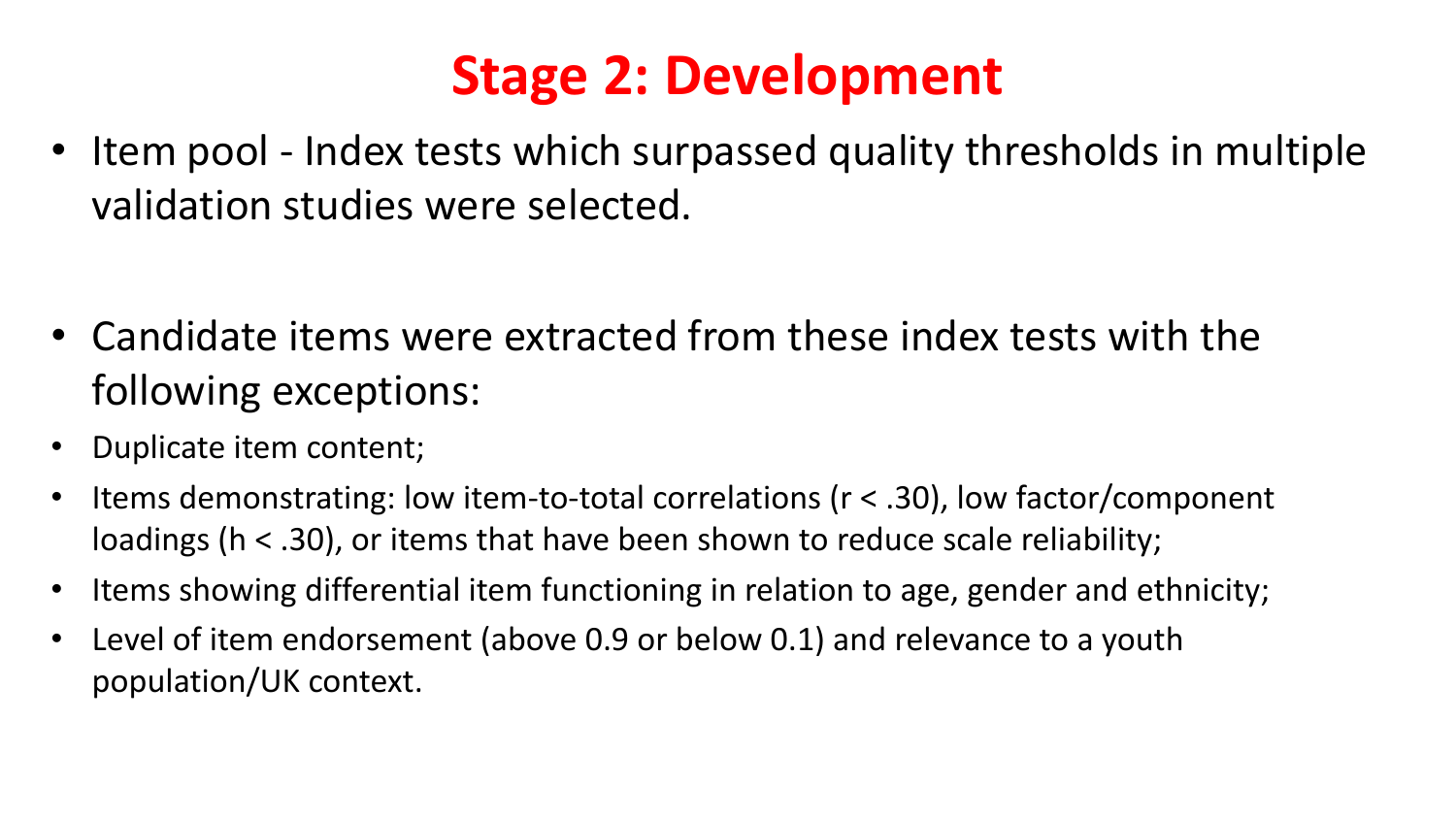# **Qualitative Sample**

• 44 semi-structured interviews with young people aged 14-17 who drank alcohol in the last six months (26 male, 18 female, average age 16.3).

• Recruited from a range of settings e.g. Schools, Colleges, Community, Youth Offending, Pupil Referral Units, Care Hostels.

• 19 interviews focused on screening items and 25 interviews examined assessment items (had to have at least 2 drinking days in the last six months).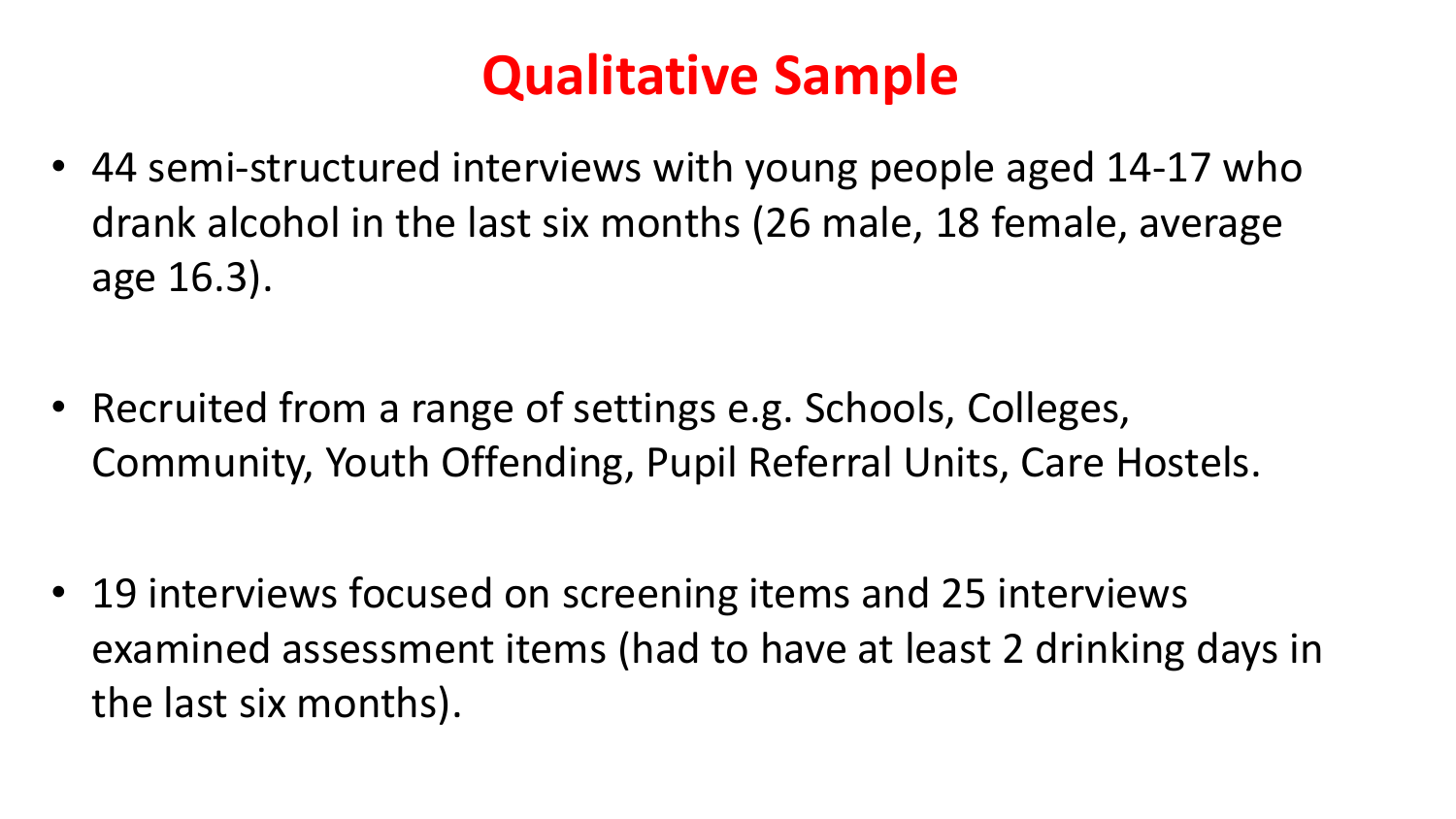#### **Content Analysis - Assessment**

| Drinking 2 -<br>Set 3 | 201 | 202 | 203 | 204 | 205 | 206 | 207 | 208 | 209 | 210 | 211 | 212 | 213 | 214 | 215 | 216 | 217 | 218 | 219 | 220 | $\frac{1}{221}$ | 222 | 223 | 224 | 225 |
|-----------------------|-----|-----|-----|-----|-----|-----|-----|-----|-----|-----|-----|-----|-----|-----|-----|-----|-----|-----|-----|-----|-----------------|-----|-----|-----|-----|
|                       |     |     |     |     |     |     |     |     |     |     |     |     |     |     |     |     |     |     |     |     |                 |     |     |     |     |
|                       |     |     |     |     |     |     |     |     |     |     |     |     |     |     |     |     |     |     |     |     |                 |     |     |     |     |

#### 6) Have you felt sick after drinking? 7) Have you thrown up after drinking?

| 203                      | 205                  | 214                       | 217               | 219                    |
|--------------------------|----------------------|---------------------------|-------------------|------------------------|
| Would change the         | If you've thrown up, | I would keep 6 and        | You could combine | You could group them   |
| question - have you      | you'd have felt sick | maybe 7, they can be      | them              | together about the ill |
| thrown up while drinking |                      | two separate things, but  |                   | effects of drinking    |
| - after makes it sound   |                      | being sick in general you |                   |                        |
| like the next morning    |                      | can throw up as well      |                   |                        |

#### **Have you felt sick or thrown up from drinking?**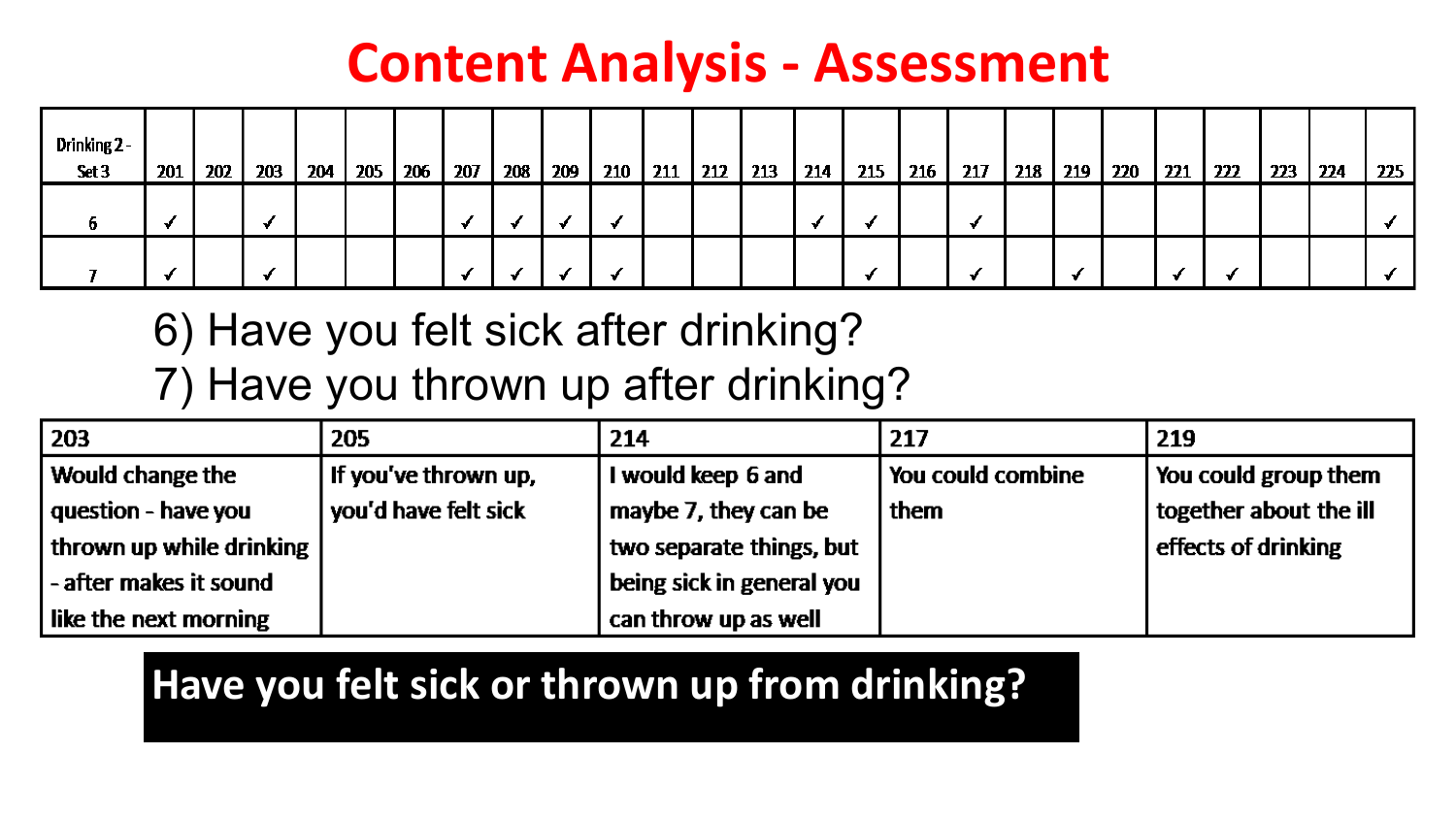#### **Thematic Analysis - Assessment**

*"Because a lot of times people don't have expectations for other people while they're drunk. But a lot of times you have your own expectations. So I'd probably say something like have you ever surprised yourself while drunk by doing something unexpected." (Female, 17, College)*

Have you surprised yourself while drinking by doing something unexpected?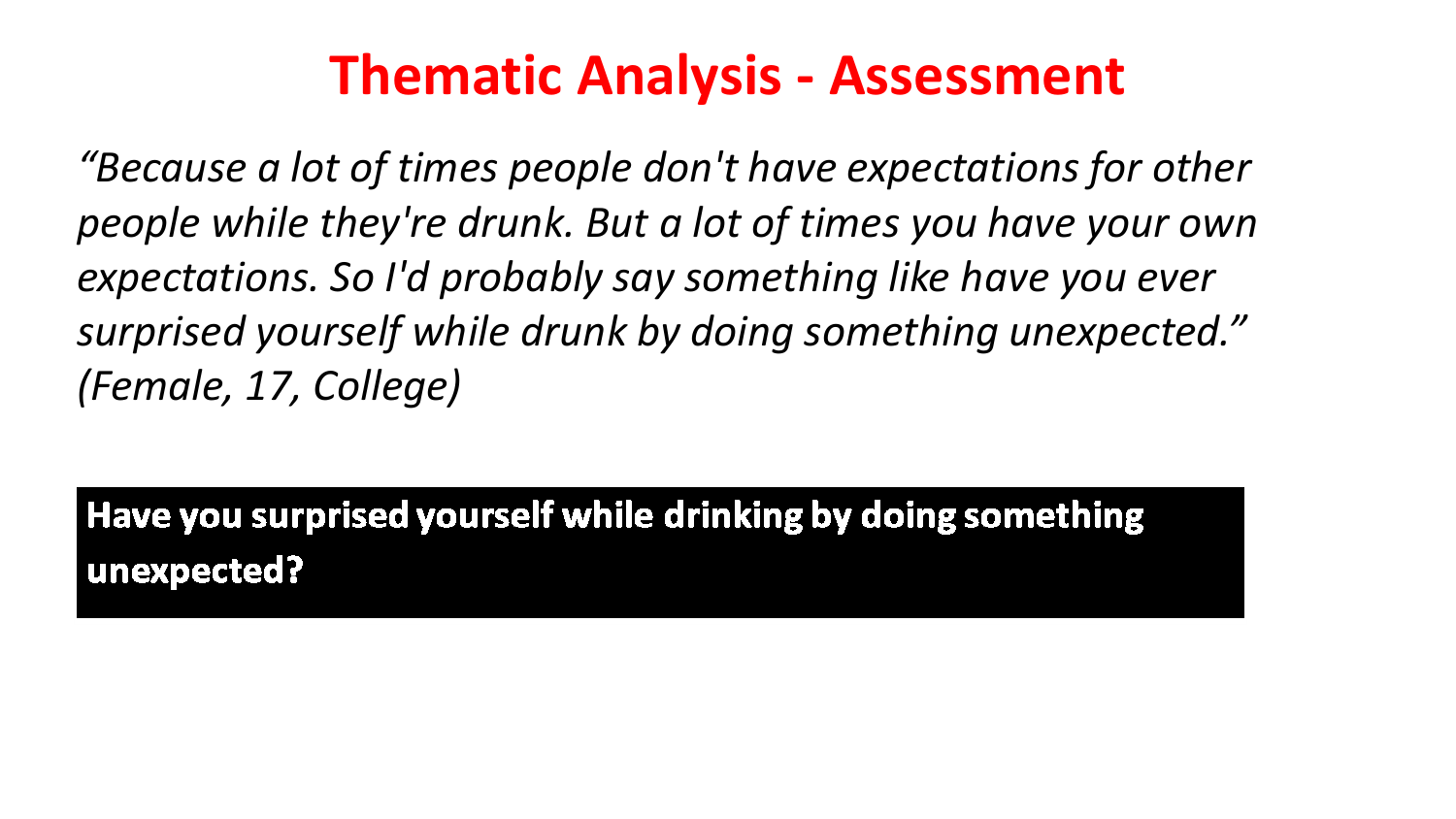# **Stage 3: Testing**

• Five random item order versions (14 screening items, 50 assessment items) of the pilot instrument were compared with the AUDIT as a reference standard with 277 young people aged 15 to 17.

• Total sample n=438 – 104 18 year olds, 57 diversion questionnaires.

• Performed DIF/non variance testing 15-17 v 18, whether items translate across age boundary – guided by what items work best for 15-17 year olds.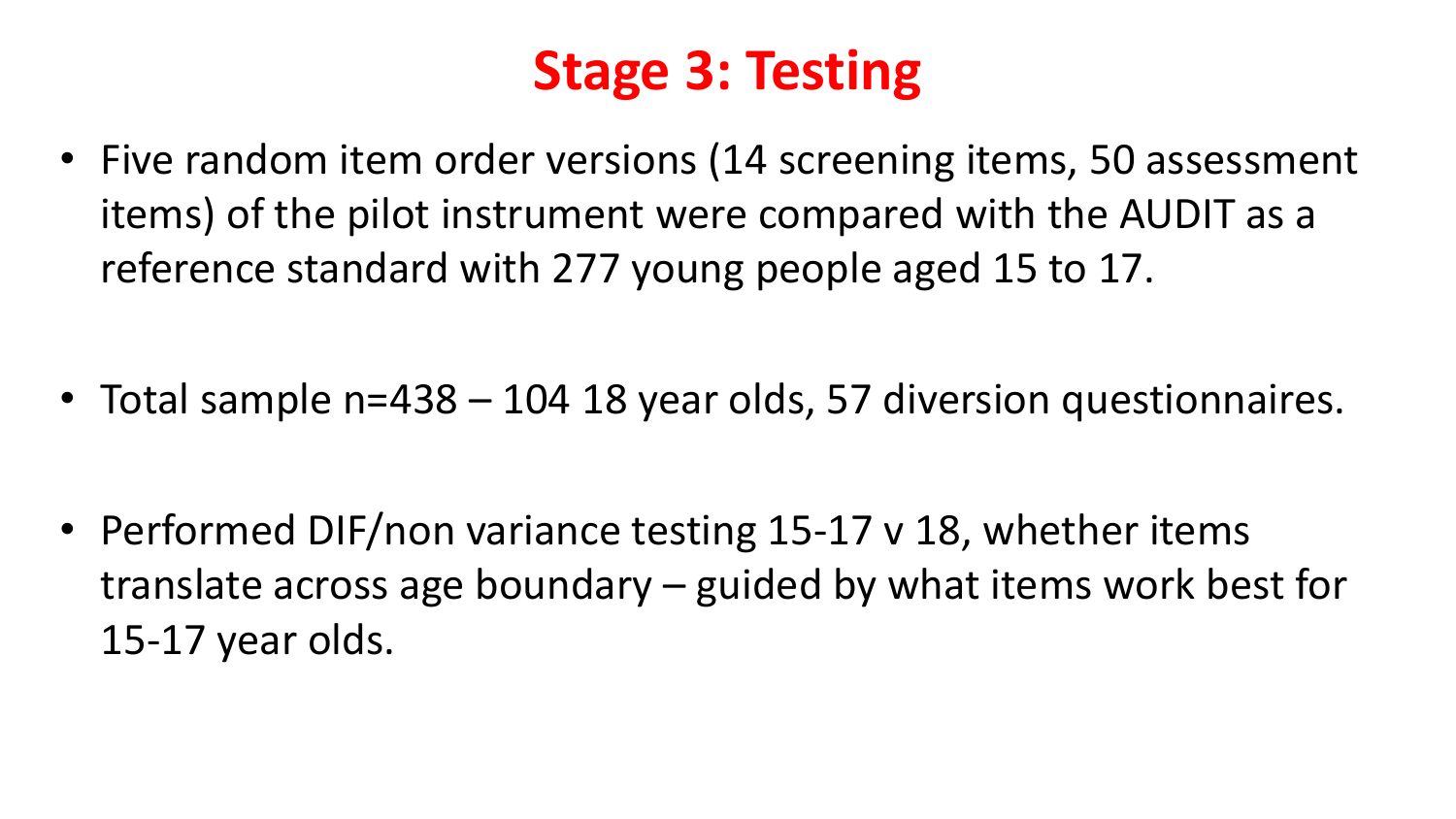## **Screening Items**

| AUDIT $\geq 6$     |            | AUDIT $\geq 8$          |            |
|--------------------|------------|-------------------------|------------|
| <b>Item Number</b> | <b>AUC</b> | <b>Item Number</b>      | <b>AUC</b> |
| $\overline{2}$     | 0.65       | $\overline{2}$          | 0.71       |
| 3                  | 0.77       | 3                       | 0.79       |
| $\sqrt{4}$         | 0.79       | $\overline{a}$          | 0.79       |
| 5                  | 0.68       | 5                       | 0.71       |
| 6                  | 0.78       | 6                       | 0.8        |
| $\overline{7}$     | 0.85       | $\overline{\mathbf{z}}$ | 0.83       |
| 8                  | 0.87       | 8                       | 0.86       |
| $\mathbf 9$        | 0.76       | 9                       | 0.75       |
| 10                 | 0.77       | 10                      | 0.76       |
| 11                 | 0.36       | 11                      | 0.35       |
| 12                 | 0.73       | 12                      | 0.7        |
| 13                 | 0.72       | 13                      | 0.7        |
| 14                 | 0.85       | 14                      | 0.87       |
| 15                 | 0.87       | 15                      | 0.9        |

**15**  $\mid$  During the last three months, on how many days did you have six or more drinks on the same occasion?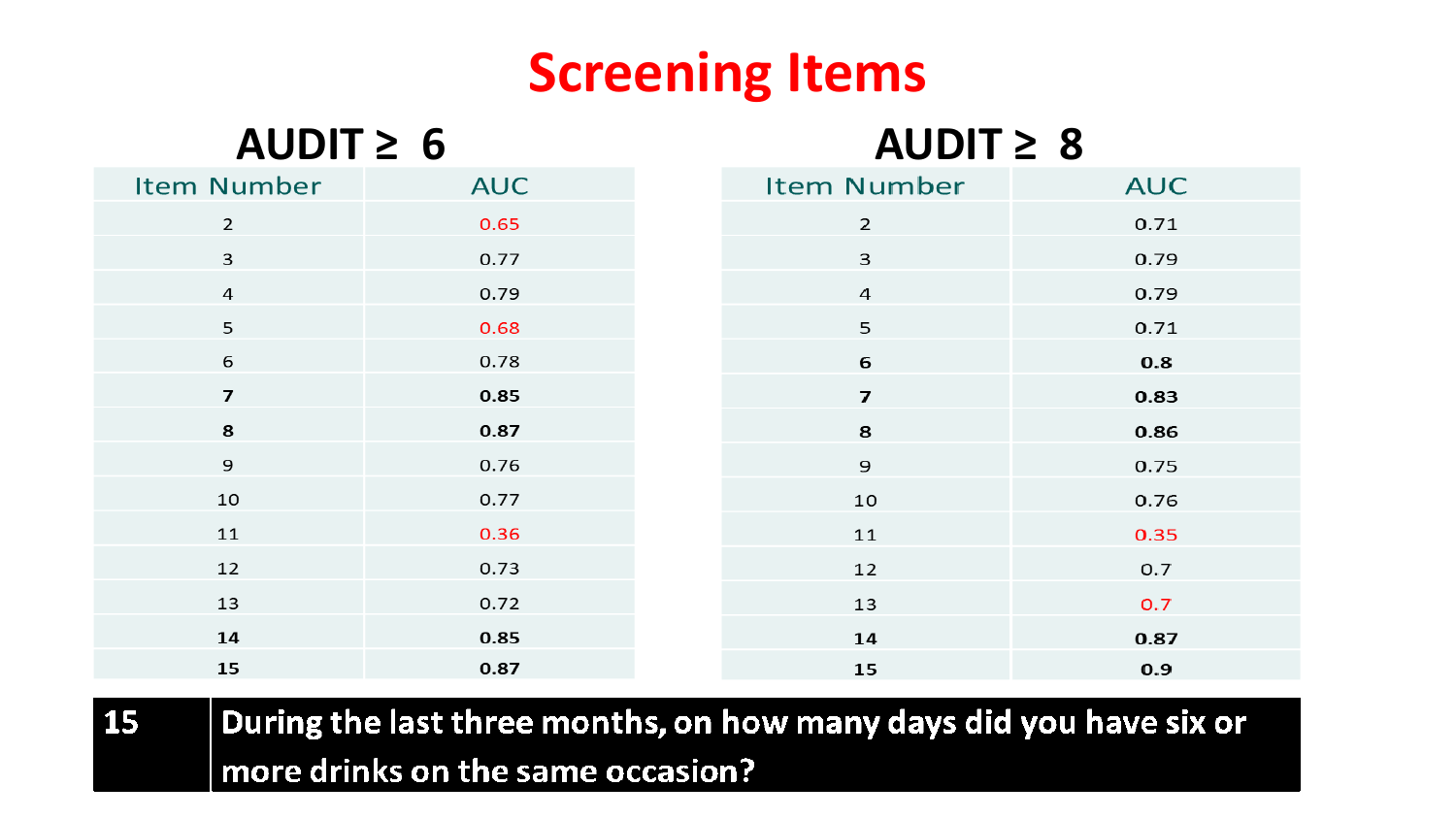#### **Assessment Items**

• 50 assessment items were tested. Item 75 had virtually no variance and was excluded from further analysis.

| 75 | Have you used an app, gone to a website or called a helpline because |
|----|----------------------------------------------------------------------|
|    | vou were concerned about your drinking?                              |

- Factor Analysis Item pool is dominated by a strong first dimension (eigenvalue = 26.10).
- Parallel analysis Overall four factors explain 69% of the variance in the 49 items.
- Internal reliability of the item pool (assessment items only) based on polychoric correlations is  $.98 - \alpha = .92$  (corrected for 10 items).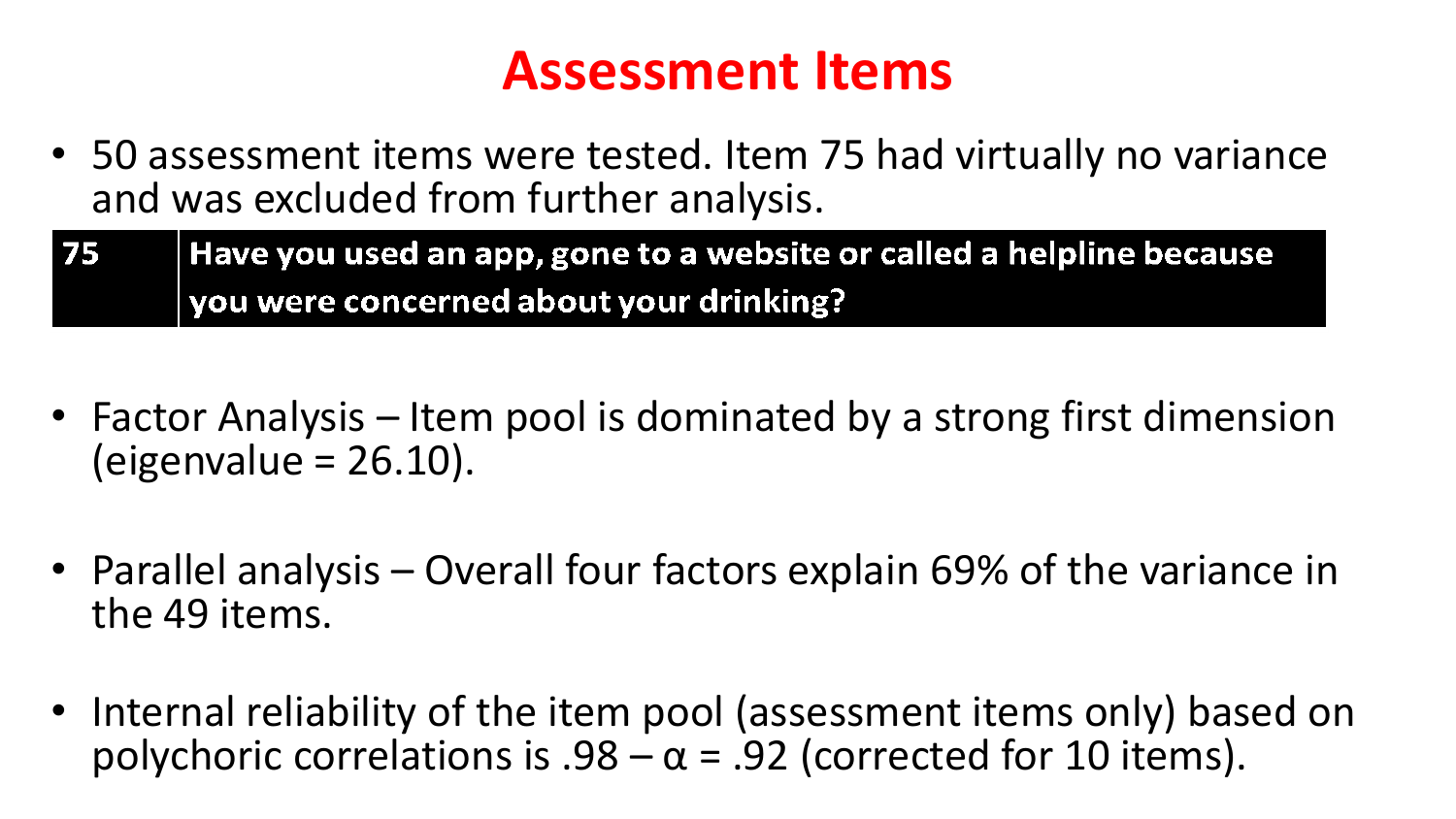#### **Core Assessment Items**

#### • *Intoxication*

Have you felt sick or thrown up from drinking?

#### • *Functional impairment*

Has school, college or work suffered because of drinking, a hangover, or an illness caused by drinking?

• *Acting out / Regretted behaviour*

Have you got into trouble while drinking?

Have you said or done embarrassing things when drinking?

#### • *Dependence*

Did the prospect of missing out on drinking make you feel anxious or annoyed?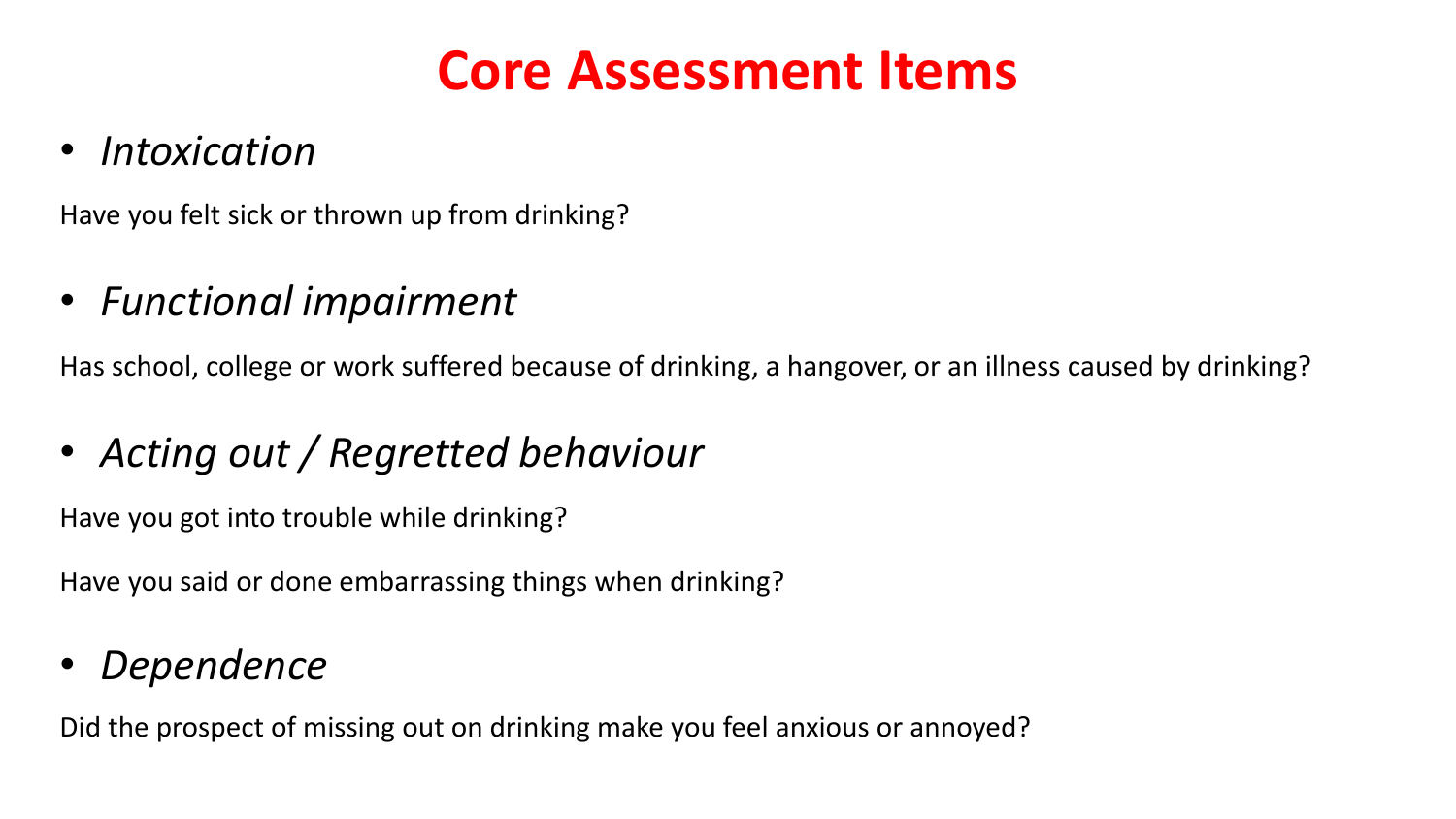## **Stage 4: Roll Out**

- Selected 4 screening and 29 assessment items for the roll out instrument based on stage 3 analysis.
- Total sample n=1,023 202 18 year olds, 196 diversion questionnaires; 625 young people aged 15 to 17.
- Confirmatory analysis A strong first dimension explains 52% of the variance. Good model fit CFI=.99, TLI=.99, RMSEA=.068 (90% CI: .065- .072).
- Internal reliability of the item bank  $-\alpha$  = .95.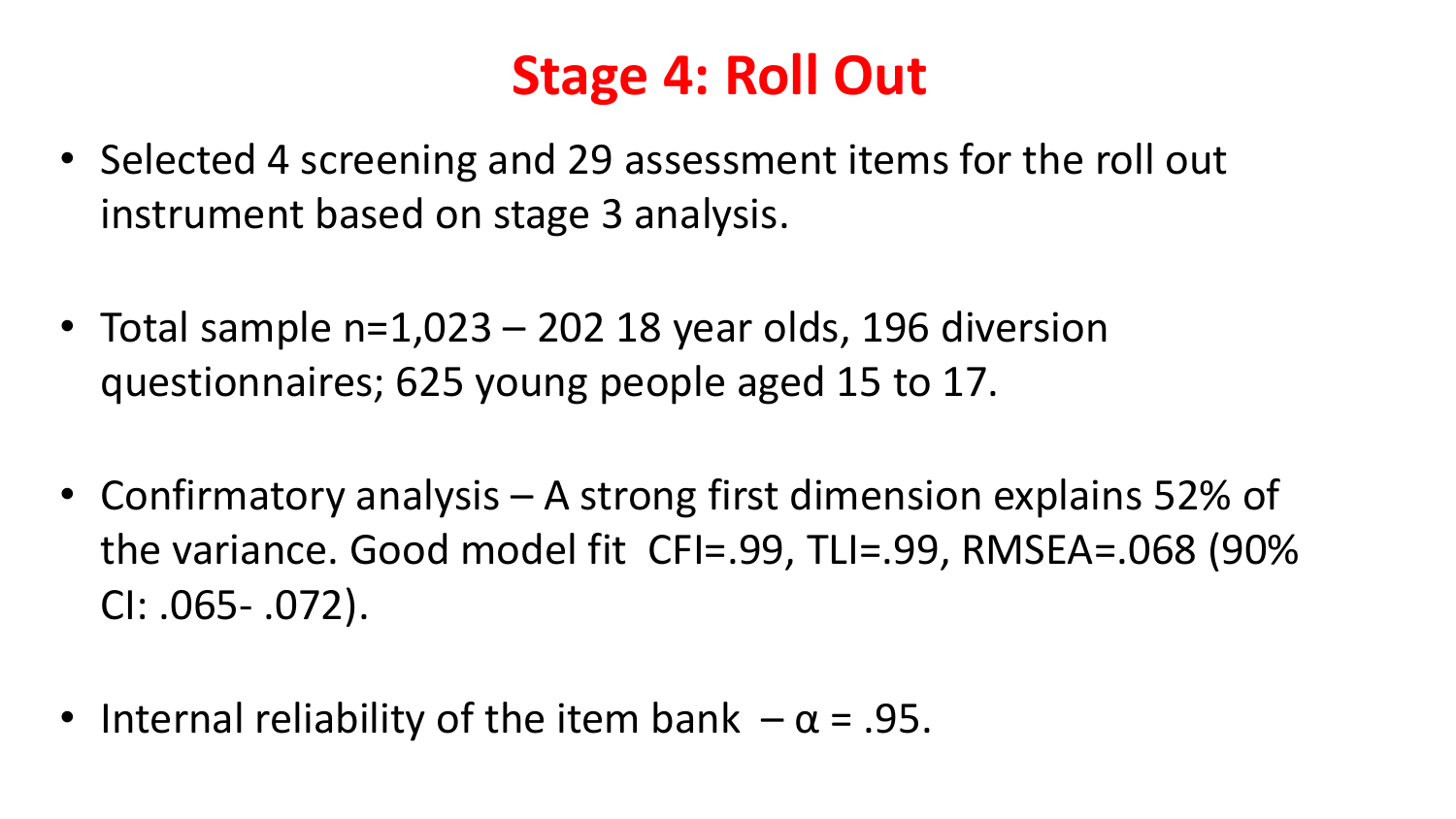# **Screening Items**

- On how many days did you drink any alcohol?
- On the days that you drank any alcohol, how many drinks did you usually have?
- On the days that you drank any alcohol, what was the highest number of drinks you had?
- **On how many days did you have six or more drinks on the same occasion?**
- PCA strong single component explains 69% of the variance.
- $\alpha$  = .93 (adjusted for 10 items).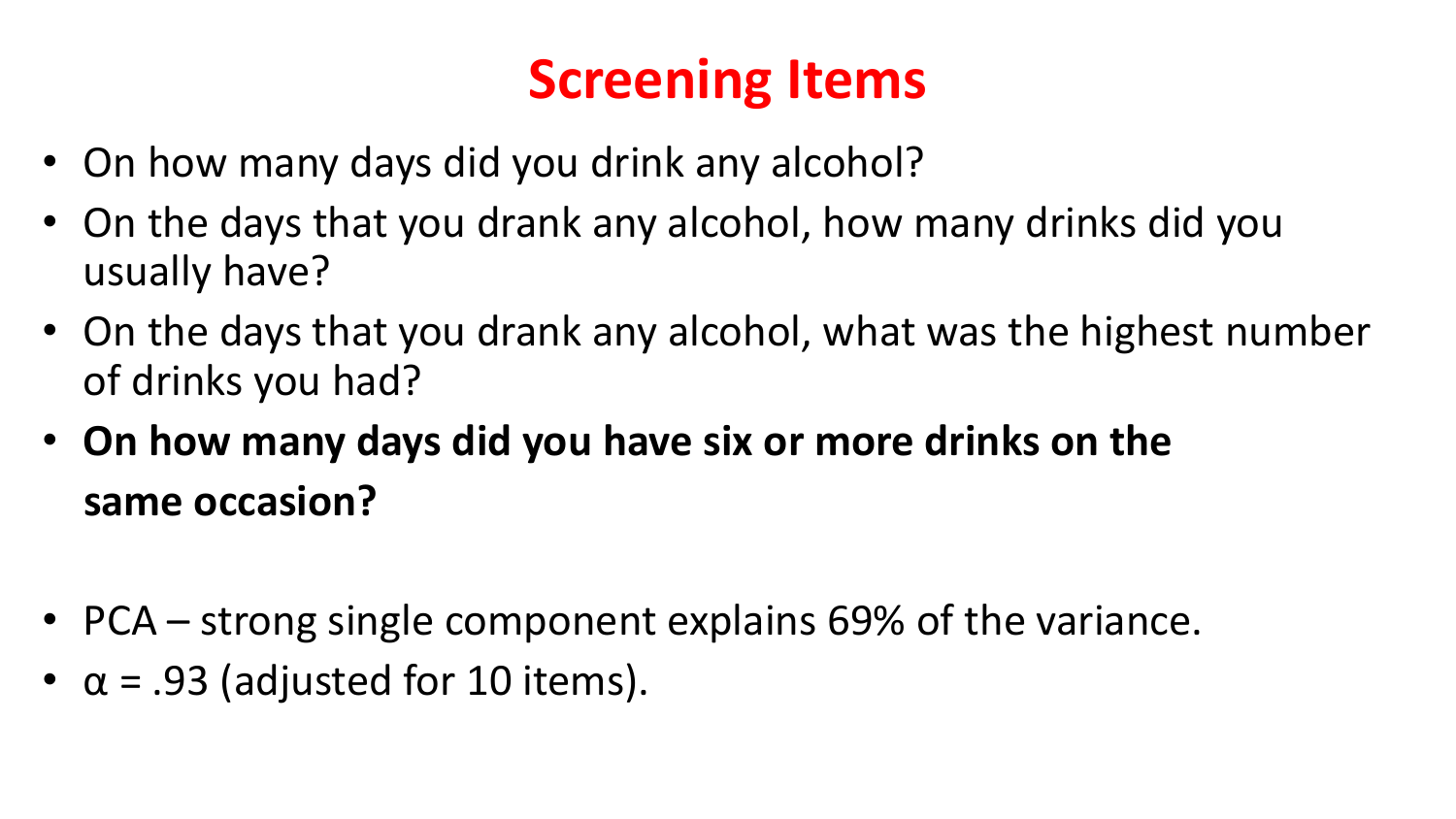## **Selected Assessment Items**

- Have you said or done embarrassing things when drinking?
- Did your drinking make you do something that you would not normally do?
- Have you done things when drinking that you later regretted?
- Have friends told you about things you said or did while you were drinking that you could not remember?
- Have you surprised yourself while drinking by doing something unexpected?
- EFA one factor explains 54% of the variance.
- CFA excellent model fit CFI=.99, TLI=.99, RMSEA=.059 (90% CI: .056- .062).
- $\alpha$  = .87 (adjusted for 10 items).